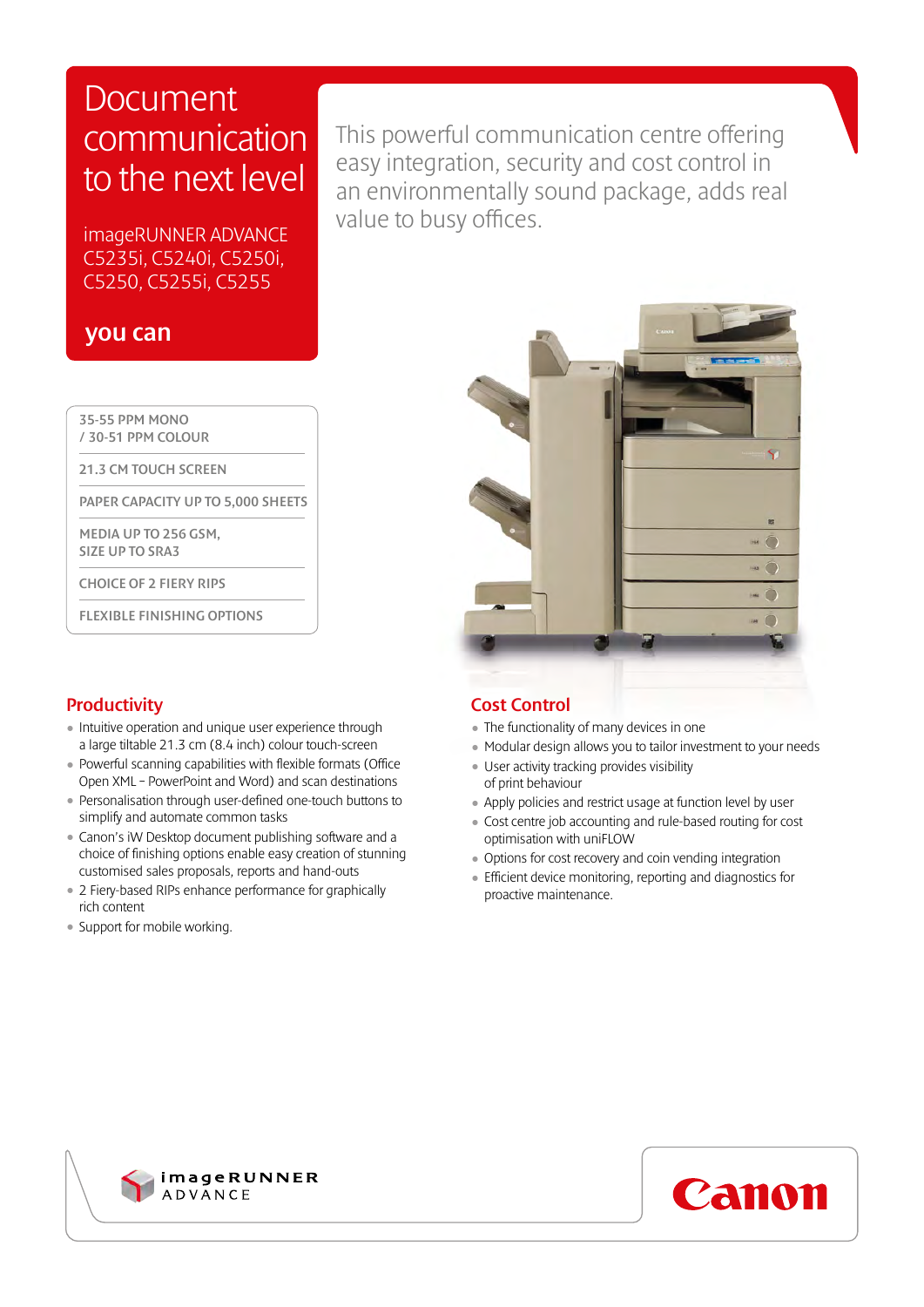#### Device and Information Security

- Smart user authentication enables controlled device access without impacting convenience
- Disable functions per user to prevent unauthorised usage
- Secure print and Mailbox ensure document confidentiality
- A variety of standard features like encrypted login credentials, data erase, IP and MAC address filtering, as well as IPSec communication protects the device and network data transfer
- An extensive range of options offers total information security
- Integrates with the uniFLOW Data Loss Prevention solution providing auditing of prints, scans, copies and faxes.

#### Integration

- Supports industry standards such as PCL and Adobe PS and integrates seamlessly into your existing network and enterprise solution
- Shares resources across the network
- Collaborates with business applications and external systems in the Cloud such as Google Drive™
- Through the embedded MEAP platform the device integrates tightly with a range of powerful capture and document management solutions such as eCopy and uniFLOW
- Easily configure, manage and upgrade the device, whether individually, or as part of a larger fleet using Canon's device management tools.

#### **Sustainability**

- Class leading Typical Electricity Consumption (TEC)\* ratings
- Consumes as little as 0.8 W in sleep mode
- Incorporates recycled materials and bio-plastics
- ENERGY STAR® qualified.

#### Main configuration options





For full details of all options, please refer to the product specifications.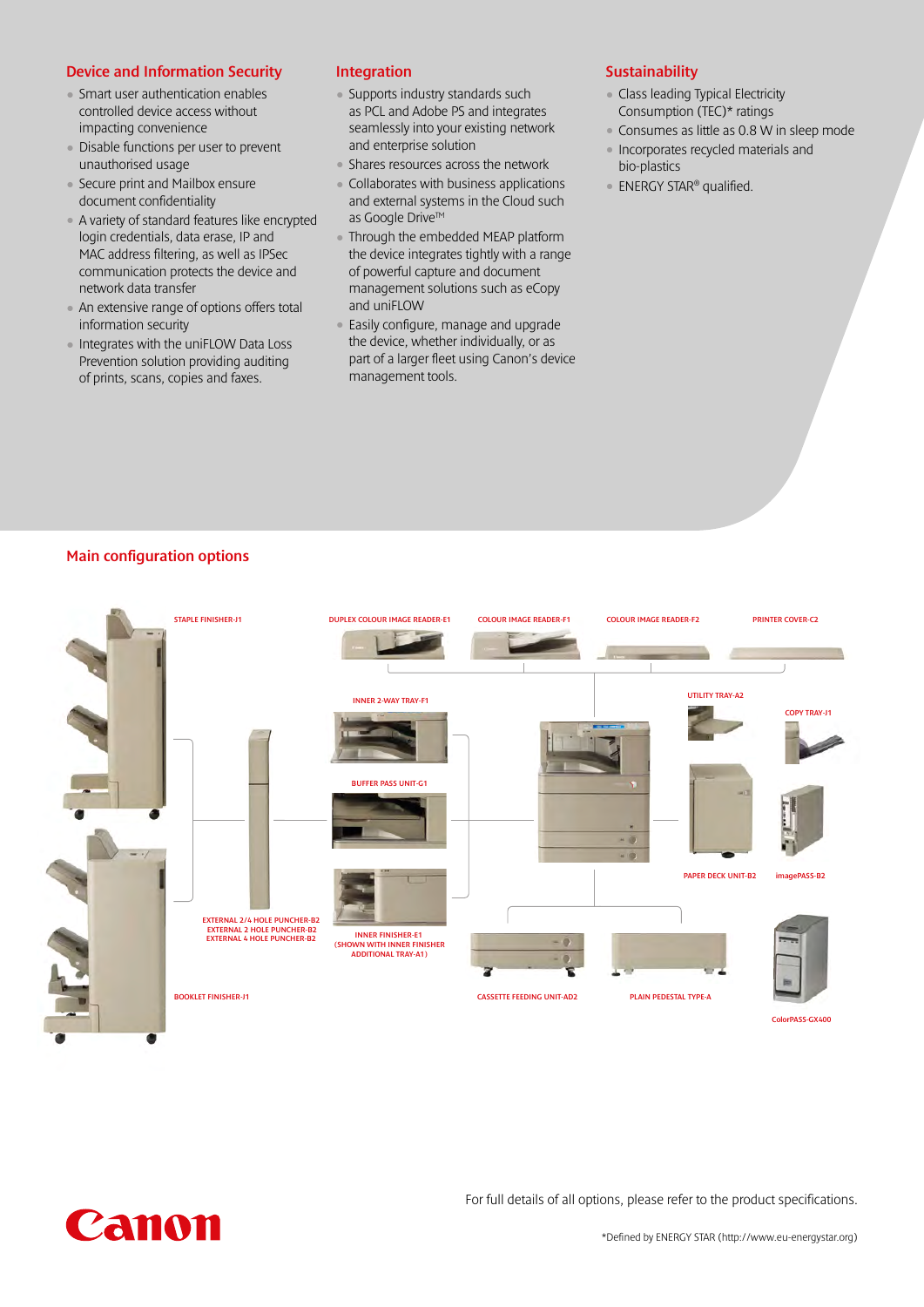# Specifications: imageRUNNER ADVANCE C5200 series

| Machine type<br>Available Core functions                                           | Colour Laser Multifunctional (Reader/Printer separated)<br>Print, Copy*, Scan*, Send* and Optional Fax<br>* Requires COLOUR IMAGE READER-F1 or DUPLEX COLOUR IMAGE READER-E1<br>or COLOUR IMAGE READER-F2                      | Supported media size/s                         | COLOUR IMAGE READER-F1: A3, A4, A4R, A5, A5R, B5, B5R, B6;<br>Free sizes (W x L): Min. 139.7 mm x 128 mm, Max. 297 mm x 431.8 mm<br>DUPLEX COLOUR IMAGE READER-E1: A3, A4, A4R, A5, A5R, B5, B5R, B6;<br>Free sizes (W x L): Min. 139.7 mm x 128 mm, Max. 297 mm x 431.8 mm<br>COLOUR IMAGE READER-F2: Max. 432 mm x 297 mm |
|------------------------------------------------------------------------------------|--------------------------------------------------------------------------------------------------------------------------------------------------------------------------------------------------------------------------------|------------------------------------------------|-----------------------------------------------------------------------------------------------------------------------------------------------------------------------------------------------------------------------------------------------------------------------------------------------------------------------------|
| PRINTER SPECIFICATIONS                                                             | Printer only version requires PRINTER COVER-C2                                                                                                                                                                                 | Supported media weight/s                       | COLOUR IMAGE READER-F1 (BW/CL): Single-sided scanning: 42 to 128 gsm/<br>64 to 128 gsm; Double-sided scanning: 50 to 128 gsm/64 to 128 gsm;<br>DUPLEX COLOUR IMAGE READER-E1 (BW/CL): Single-sided scanning: 42 to 157                                                                                                      |
| Print speed (BW/CL)                                                                | iR-ADV C5235i: 35/30 ppm (A4), 20/17.5 ppm (A3), 20/17.5 ppm (A4R),<br>13/4 ppm (A5R)<br>iR-ADV C5240i: 40/35 ppm (A4), 20/17.5 ppm (A3), 20/17.5 ppm (A4R),                                                                   | Scan resolution                                | gsm/64 to 157 gsm; Double-sided scanning: 50 to 157 gsm/64 to 157 gsm<br>100 dpi, 150 dpi, 200 x 100 dpi, 200 dpi, 300 dpi, 200 x 400 dpi, 400 dpi, 600 dpi                                                                                                                                                                 |
|                                                                                    | 13/4 ppm (A5R)<br>iR-ADV C5250: 50/45 ppm (A4), 27.5/25.5 ppm (A3), 27.5/25.5 ppm                                                                                                                                              | Double sided scanning                          | 2-sided to 2-sided (Automatic)                                                                                                                                                                                                                                                                                              |
|                                                                                    | (A4R), 13/4 ppm (A5R)<br>iR-ADV C5250i: 50/45 ppm (A4), 27.5/25.5 ppm (A3), 27.5/25.5 ppm                                                                                                                                      | Scan speed (A4, 300 dpi)                       | COLOUR IMAGE READER-F1:<br>Single-sided: 51/51 ipm (BW/CL); Double-sided: 19.6/19.6 ipm (BW/CL)                                                                                                                                                                                                                             |
|                                                                                    | (A4R), 13/4 ppm (A5R)<br>iR-ADV C5255: 55/51 ppm (A4), 27.5/25.5 ppm (A3), 27.5/25.5 ppm                                                                                                                                       |                                                | DUPLEX COLOUR IMAGE READER-E1:<br>Single-sided: 75/75 ipm (BW/CL); Double-sided: 120/120 ipm (BW/CL)                                                                                                                                                                                                                        |
|                                                                                    | (A4R), 13/4 ppm (A5R)<br>iR-ADV C5255i: 55/51 ppm (A4), 27.5/25.5 ppm (A3), 27.5/25.5 ppm                                                                                                                                      | Scan methods                                   | Push Scan: Send functionality available on all models<br>Pull Scan: TWAIN/WIA Pull scanning available on all models                                                                                                                                                                                                         |
|                                                                                    | (A4R), 13/4 ppm (A5R)                                                                                                                                                                                                          |                                                | Scan to USB Memory Key: Available on all models<br>Scan to Mobiles, internet-connected devices and cloud-based services:                                                                                                                                                                                                    |
| Printing method<br>Print resolution                                                | Colour Laser Beam Printing<br>1200 dpi x 1200 dpi, 600 dpi x 600 dpi                                                                                                                                                           |                                                | A range of solutions is available to provide scanning to mobile devices,<br>internet-connected devices and cloud-based services depending on your<br>requirements. Please contact your sales representative for further information.                                                                                        |
| Double sided printing                                                              | Automatic (Standard)                                                                                                                                                                                                           | Pull scan specifications                       | TWAIN via Network TWAIN Driver (Colour Network ScanGear): Supported OS:                                                                                                                                                                                                                                                     |
| Printing from memory media                                                         | Supported memory media:<br>USB memory key, Memory cards (SD, Compact Flash and Memory Stick via                                                                                                                                |                                                | Windows 2000/Windows XP/Windows Server 2003/Windows Vista/Windows<br>Server 2008/Windows 7/Windows 8 (32 bit, 64 bit in compatibility mode)*                                                                                                                                                                                |
|                                                                                    | optional MULTIMEDIA READER/WRITER-A2)                                                                                                                                                                                          |                                                | WIA via Network WIA Driver: Supported OS: Windows Vista/Windows Server<br>2008/Windows 7/Windows 8 (32 bit, 64 bit)*<br>* The drivers are available via http://software.canon-europe.com/                                                                                                                                   |
|                                                                                    | Supported file types for direct printing: JPEG, TIFF, PDF*, XPS* (* IR-ADV<br>C5235i/5240i/5250/5255 require PS PRINTER KIT-AR1 for PDF or DIRECT<br>PRINT KIT (for PDF/XPS)-H1 for PDF/XPS. XPS direct print from removable   | <b>SEND SPECIFICATIONS</b>                     |                                                                                                                                                                                                                                                                                                                             |
|                                                                                    | media is not available.)                                                                                                                                                                                                       | Optional/Standard                              | Standard on all models (with COLOUR IMAGE READER-F1 or DUPLEX COLOUR<br>IMAGE READER-E1 or COLOUR IMAGE READER-F2.)                                                                                                                                                                                                         |
| Printing from mobiles or<br>internet-connected devices and<br>cloud-based services | A range of software and MEAP-based solutions is available to provide printing<br>from mobile devices or internet-connected devices and cloud-based services                                                                    | Send resolution                                | 100 dpi, 150 dpi, 200 x 100 dpi, 200 dpi, 300 dpi, 200 x 400 dpi, 400 dpi, 600 dpi                                                                                                                                                                                                                                          |
|                                                                                    | depending on your requirements. Please contact your sales representative for<br>further information.                                                                                                                           | Destinations                                   | E-Mail/Internet FAX (SMTP), PC (SMB, FTP), WebDAV. Google Drive with<br>iR-ADV Cloud Connect MEAP application                                                                                                                                                                                                               |
| Paper input (Standard)                                                             | 2 x 550-sheet cassettes (80 gsm) and a 100-sheet multi-purpose tray                                                                                                                                                            | Address Book/Speed dials                       | LDAP (1000)/Local (Max. 500)                                                                                                                                                                                                                                                                                                |
| Paper input (Option)                                                               | 2 x 550-sheet cassettes (80 gsm) (CASSETTE FEEDING UNIT-AD2)<br>1 x 2700-sheet side paper deck (A4, 80 gsm) (PAPER DECK UNIT-B2)                                                                                               | File formats                                   | TIFF, JPEG, PDF, XPS, High compression PDF/XPS, PDF/A-1b, Searchable PDF/<br>XPS, Office Open XML (PowerPoint, Word)                                                                                                                                                                                                        |
| Maximum paper input capacity                                                       | 5000 sheets (80 qsm)                                                                                                                                                                                                           | Optional Universal Send Feature Sets           | UNIVERSAL SEND ADVANCED FEATURE SET-F1: Create outline PDF (Trace and<br>Smooth) and Adobe Reader Extensions PDF                                                                                                                                                                                                            |
| Paper output capacity                                                              | Without Finisher: 250 sheets (80 gsm)<br>With Inner Finisher: 500 sheets (with 1 tray); When second tray is installed:<br>100 sheets (upper tray) + 200 sheets (lower tray) (80 gsm)                                           |                                                | UNIVERSAL SEND SECURITY FEATURE SET-D1: Send encrypted PDF, and add<br>digital device signature to PDF/XPS files.<br>UNIVERSAL SEND DIGITAL USER SIGNATURE KIT-C1: Add digital user signature                                                                                                                               |
|                                                                                    | With External Finisher: 3000 sheets (upper tray: 1300 sheets, lower tray:<br>1700 sheets) (80 gsm)                                                                                                                             |                                                | to PDF/XPS files.                                                                                                                                                                                                                                                                                                           |
| Finishing capabilities                                                             | Standard: Collate, Group                                                                                                                                                                                                       | <b>FAX SPECIFICATIONS</b><br>Optional/Standard | Optional on all models (with SUPER G3 FAX BOARD-AE2)                                                                                                                                                                                                                                                                        |
|                                                                                    | With optional finishing units: Collate, Group, Offset, Staple, Saddle Stitch,<br>Hole Punch                                                                                                                                    | Modem speed                                    | Super G3 33.6kbps (3 sec/page) (see footnote 1)                                                                                                                                                                                                                                                                             |
| Supported media types                                                              | Cassettes:                                                                                                                                                                                                                     | Fax resolution                                 | Standard: 200 x 100 dpi<br>Fine: 200 x 200 dpi                                                                                                                                                                                                                                                                              |
|                                                                                    | Thin, Plain, Recycled, Colour, Heavy, Pre-punched, Envelopes*, Tab paper*<br>*Envelope support via cassette 2 only. Requires optional ENVELOPE FEEDER<br>ATTACHMENT-D1.                                                        |                                                | Super fine: 200 x 400 dpi<br>Ultra fine: 400 x 400 dpi                                                                                                                                                                                                                                                                      |
|                                                                                    | *Tab paper can be fed from cassette 2 when the optional TAB FEEDING<br>ATTACHMENT KIT-B1 is installed.                                                                                                                         | FAX memory<br>Speed dials                      | Up to 6000 pages (see footnote 1)<br>Max. 200                                                                                                                                                                                                                                                                               |
|                                                                                    | Multi-purpose tray:<br>Thin, Plain, Recycled, Colour, Heavy, Pre-punched, Tab, Bond, Transparency,                                                                                                                             | Group dials/destinations                       | Max. 199 dials                                                                                                                                                                                                                                                                                                              |
| Supported media sizes                                                              | Labels, Envelopes<br>Paper cassette 1: A4, A4R, A5, A5R, B5, Free size: 139.7 mm x 182 mm to                                                                                                                                   | Sequential broadcast<br>Memory backup          | Max. 256 addresses from the address book plus new 256 destinations<br>3 hours                                                                                                                                                                                                                                               |
|                                                                                    | 304.8 mm x 390 mm<br>Paper cassettes 2, 3 and 4: A4, A4R, A3, SRA3, A5, A5R, B5, Free size:                                                                                                                                    | Other features                                 | Fax Forwarding, Dual Access, PC Fax (TX only)                                                                                                                                                                                                                                                                               |
|                                                                                    | 139.7 mm x 182 mm to 304.8 mm x 457.2 mm<br>Envelopes*: No.10 (COM10), Monarch, ISO-C5, DL                                                                                                                                     | <b>GENERAL SPECIFICATIONS</b><br>Warm-up Time  | Approx. 31 sec from power ON (Normal mode), 7 sec from power ON (Quick                                                                                                                                                                                                                                                      |
|                                                                                    | *Envelope support via paper cassette 2 only. Requires optional ENVELOPE<br>FEEDER ATTACHMENT-D1                                                                                                                                |                                                | Start mode)                                                                                                                                                                                                                                                                                                                 |
|                                                                                    | Multi-purpose tray: A4, A4R, A3, SRA3, A5, A5R, B5, Free size: 99 mm x 139.7<br>mm to 320 mm x 457.2 mm<br>Envelopes: No.10 (COM10), Monarch, ISO-C5, DL                                                                       | Recovery from sleep mode<br>Interface type     | 18 sec (iR-ADV C5235i/5240i), 15 sec (iR-ADV C5250/5250i/5255/5255i)<br>USB 2.0 Hi-Speed, Ethernet: 1000BaseT/100Base-TX/10Base-T, 1 x USB Host                                                                                                                                                                             |
| Supported media weights                                                            | Cassettes: 52 to 220 gsm, Multi-purpose tray: 52 to 256 gsm                                                                                                                                                                    | Network protocols                              | (2.0), Optional 2 x USB Host (2.0) (Available with USB DEVICE PORT-E1)<br>TCP/IP* (LPD/Port 9100/WSD/IPP/IPPS/SMB/FTP), IPX/SPX (NDS, Bindery),                                                                                                                                                                             |
| Page Description Language(s)                                                       | Duplex: 52 to 220 gsm<br>UFRII (Standard)                                                                                                                                                                                      |                                                | AppleTalk<br>*IPv4/IPv6 support                                                                                                                                                                                                                                                                                             |
|                                                                                    | PCL5e/6 (Standard for iR-ADV C5235i/5240i/5250i/5255i, optional for<br>IR-ADV C5250/5255 with PCL PRINTER KIT-AR1)                                                                                                             | Processor Speed                                | 1.8 Ghz                                                                                                                                                                                                                                                                                                                     |
|                                                                                    | Adobe PostScript Level 3 (Standard for IR-ADV C5250i/5255i, optional for IR-ADV C5235i/5240i/5250/5255 with PS PRINTER KIT-AR1)                                                                                                | Memory<br>Hard Disk Drive                      | 2.5 <sub>GB</sub><br>Standard 320 GB Hard Disk Drive (usable space 160 GB)/Optional 1 TB Hard                                                                                                                                                                                                                               |
| Fonts                                                                              | PCL fonts: 93 Roman, 10 Bitmap, 2 OCR fonts, Andalé Mono WT J/K/S/T*<br>(Japanese, Korean, Simplified and Traditional Chinese) (*Requires optional                                                                             | Control panel                                  | Disk Drive<br>21.3 cm (8.4 inch) TFT SVGA LED Backlight Colour Touchscreen                                                                                                                                                                                                                                                  |
|                                                                                    | PCL INTERNATIONAL FONT SET-A1 )<br>PS fonts: 136 Roman fonts                                                                                                                                                                   | Dimensions (W x D x H)                         | 620 mm x 700 mm x 1082 mm (with CASSETTE FEEDING UNIT and COLOUR<br>IMAGE READER-F2)                                                                                                                                                                                                                                        |
| Operating System compatibility                                                     | UFRII: Windows XP/Server 2003/Vista/Server 2008/Windows 7/Server 2008 R2/                                                                                                                                                      |                                                | 620 mm x 712 mm x 1182 mm (with CASSETTE FEEDING UNIT and COLOUR<br>IMAGE READER-F1)                                                                                                                                                                                                                                        |
|                                                                                    | Windows 8, MAC OS X (10.4.9 or later)<br>PCL: Windows XP/Server 2003/Vista/Server 2008/Windows 7/Server 2008 R2/<br>Windows 8                                                                                                  |                                                | 620 mm x 715 mm x 1201 mm (with CASSETTE FEEDING UNIT and DUPLEX<br>COLOUR IMAGE READER-E1)                                                                                                                                                                                                                                 |
|                                                                                    | PS: Windows XP/Server 2003/Vista/Server 2008/Windows 7/Server 2008 R2/<br>Windows 8, MAC OS X (10.4.9 or later)                                                                                                                | Installation space (W x D)                     | 850 mm x 1196 mm (iR-ADV C5250/5250i/5255/5255i + Multi-purpose<br>tray + Cassette drawers open)                                                                                                                                                                                                                            |
|                                                                                    | PPD: MAC OS 9.1 or later, MAC OS X (10.2.8 or later), Windows Server 2003/<br>Server 2008/XP/Vista/Windows 7/Windows 8                                                                                                         |                                                | 850 mm x 1164 mm (iR-ADV C5235i/5240i + Multi-purpose tray + Cassette<br>drawers open)                                                                                                                                                                                                                                      |
|                                                                                    | Please refer to http://software.canon-europe.com/ for availability of print solu-<br>tions for other operating systems and environments including AS/400, UNIX,                                                                | Weight                                         | Approx.168 kg (with CASSETTE FEEDING UNIT and COLOUR IMAGE<br>READER-F2), 172 kg (with CASSETTE FEEDING UNIT and COLOUR IMAGE<br>READER-F1), 177 kg (with CASSETTE FEEDING UNIT and DUPLEX COLOUR                                                                                                                           |
|                                                                                    | Linux and Citrix. Some of these solutions are chargeable.<br>SAP Device Types are available via the SAP Market Place.                                                                                                          |                                                | IMAGE READER-E1)                                                                                                                                                                                                                                                                                                            |
| <b>COPY SPECIFICATIONS</b><br>Copy speed                                           | Please, refer to the quoted print speeds                                                                                                                                                                                       | Operating environment                          | Temperature: 10 to 30°C (50 to 86°F)<br>Humidity: 20 to 80 % RH (no condensation)                                                                                                                                                                                                                                           |
| First Copy Output Time (FCOT)                                                      | iR-ADV C5235i (BW/CL): Approx. 5.4/8.1 sec or less                                                                                                                                                                             | Power Source                                   | 220-240 V (±10 %), 50/60 Hz (±2 Hz), 4.3-5.6 Amp                                                                                                                                                                                                                                                                            |
|                                                                                    | iR-ADV C5240i (BW/CL): Approx. 5.4/8.1 sec or less<br>iR-ADV C5240i (BW/CL): Approx. 5.4/8.1 sec or less<br>iR-ADV C5250/5250i (BW/CL): Approx. 3.9/6.0 sec or less<br>iR-ADV C5255/5255i (BW/CL): Approx. 3.9/6.0 sec or less | Power Consumption                              | Maximum: Approx. 1.8 KW (iR-ADV C5250/5250i/5255/5255i), 1.5 KW<br>(iR-ADV C5235i/5240i)<br>Standby: Approx. 110 W                                                                                                                                                                                                          |
| Copy resolution                                                                    | Reading: 600 dpi x 600 dpi<br>Printing: 1200 dpi x 1200 dpi for characters/lines, 600 dpi x 600 dpi for                                                                                                                        |                                                | Energy Saver Mode: Approx. 60 W<br>Sleep mode: Approx. 0.8 W or less (see footnote 2)                                                                                                                                                                                                                                       |
| Multiple copy                                                                      | graphics/images<br>Up to 999 copies                                                                                                                                                                                            |                                                | TEC rating (see footnote 3):<br>2.9kwh (iR-ADV C5255/5255i), 2.7kwh (iR-ADV C5250/5250i), 2.20kwh                                                                                                                                                                                                                           |
| Reduction/Enlargement                                                              | Zoom: 25-400 % in 1 % increments<br>Fixed Zoom Ratio: 25 %, 50 %, 70 %, 100 %, 141 %, 200 %, 400 %                                                                                                                             | Noise Levels                                   | (iR-ADV C5240i), 1.9kwh (iR-ADV C5235i)<br>Sound Pressure (see footnote 4)                                                                                                                                                                                                                                                  |
| FIERY PRINT CONTROLLER<br>SPECIFICATIONS                                           |                                                                                                                                                                                                                                |                                                | Active: C5255/5255i: 53 dB, C5250/5250i: 52 dB, C5240i: 51 dB, C5235i: 51 dB<br>Standby: C5255/5255i: 31 dB, C5250/5250i: 31 dB, C5240i: 25 dB, C5235i: 26 dB                                                                                                                                                               |
| Optional/Standard                                                                  | Optional                                                                                                                                                                                                                       | Software and printer management                | iW Management Console for centralised management of the device<br>(Consumables and error monitoring and alerts, address book, configuration<br>and firmware updating, MEAP applications distribution, meter capture, driver                                                                                                 |
| Name                                                                               | imagePASS-B2 (embedded available for all models), ColorPASS-GX400<br>(external type available for iR-ADV C5255)                                                                                                                |                                                | and resource management);<br>Compatible with eMaintenance services via embedded RDS (Enables meter                                                                                                                                                                                                                          |
| Page Description Language(s)                                                       | Adobe PostScript v. 3019, Enhanced PCL6/PCL5 (imagePASS-B2 only)<br>FreeForm v. 1 enhanced and v. 2.1, PPML GA v. 2.2 (ColorPASS-GX400 only),                                                                                  |                                                | capture, automatic consumables management and remote diagnostics);<br>Content Delivery System (Remote distribution of firmware, iR options and                                                                                                                                                                              |
| Memory                                                                             | Adobe PDF Print Engine (ColorPASS-GX400 only)<br>2 GB                                                                                                                                                                          |                                                | MEAP applications);<br>Canon Driver Configuration Tool; Remote User Interface (RUI);                                                                                                                                                                                                                                        |
| Hard Disk Drive                                                                    | 160 GB SATA (imagePASS-B2), 500 GB SATA (ColorPASS-GX400)                                                                                                                                                                      |                                                | Network ScanGear; NetSpot Device Installer;<br>MEAP (Multifunctional Embedded Application Platform); MEAP Web                                                                                                                                                                                                               |
| Processor Speed                                                                    | Intel E5300 2.6GHz (imagePASS-B2)<br>Intel Core i5 660 3.6GHz (ColorPASS-GX400)                                                                                                                                                | Security Features                              | Standard: IP/Mac Address Filtering, IPSEC, SNMP V3.0, IEEE 802.1X,<br>Trusted Platform Module (TPM), Secure Print, HDD Password Lock, HDD                                                                                                                                                                                   |
| Fonts<br>Fiery System Version/platform                                             | 138 Adobe PS fonts installed, double byte font support<br>Sys 10e/E <sup>100</sup> (imagePASS-B2), Sys 10/PRO80-3 (ColorPASS-GX400)                                                                                            |                                                | Erase, Universal Login Manager, Department ID, SSO-H, Mailbox, Access<br>Management System.                                                                                                                                                                                                                                 |
| Interface                                                                          | 1000/100/10Mbps, USB x 8 (Front x 2, Rear x 6) (ColorPASS-GX400),                                                                                                                                                              |                                                | Optional: Encrypted Secure Print, Encrypted PDF, HDD Mirroring and<br>Encryption, User and Device signatures, Secure Watermarks, Document Scan<br>locking, HDD removal.                                                                                                                                                     |
| Network protocols                                                                  | USB x 4 (imagePASS-B2)<br>TCP/IP, AppleTalk, Bonjour, SNMP, IPP, FTP, SMB, NTP, IPv6                                                                                                                                           |                                                | The following items require uniFLOW: My Print Anywhere secure print, Data<br>Loss Prevention.                                                                                                                                                                                                                               |
| <b>SCAN SPECIFICATIONS</b>                                                         |                                                                                                                                                                                                                                | CONSUMABLES                                    |                                                                                                                                                                                                                                                                                                                             |
| Optional/Standard                                                                  | COLOUR IMAGE READER-F1: Colour flatbed scan unit and a 100-sheet duplex<br>automatic document feeder (DADF).<br>DUPLEX COLOUR IMAGE READER-E1: Colour flatbed scan unit and a 150-sheet                                        | Toner Cartridge/s                              | C-EXV 28 TONER BK/CY/MG/YL (yield 44000/38000/38000/38000 pages<br>(see footnote 5)) (for iR-ADV C5250/5250i/5255/5255i)                                                                                                                                                                                                    |
|                                                                                    | duplex automatic document feeder (1-Pass Duplex Scan)<br>COLOUR IMAGE READER-F2: Colour flatbed scan unit and platen cover.                                                                                                    |                                                | C-EXV 29 TONER BK/CY/MG/YL (yield 36000/27000/27000/27000 pages<br>(see footnote 5) (for iR-ADV C5235i/5240i)                                                                                                                                                                                                               |